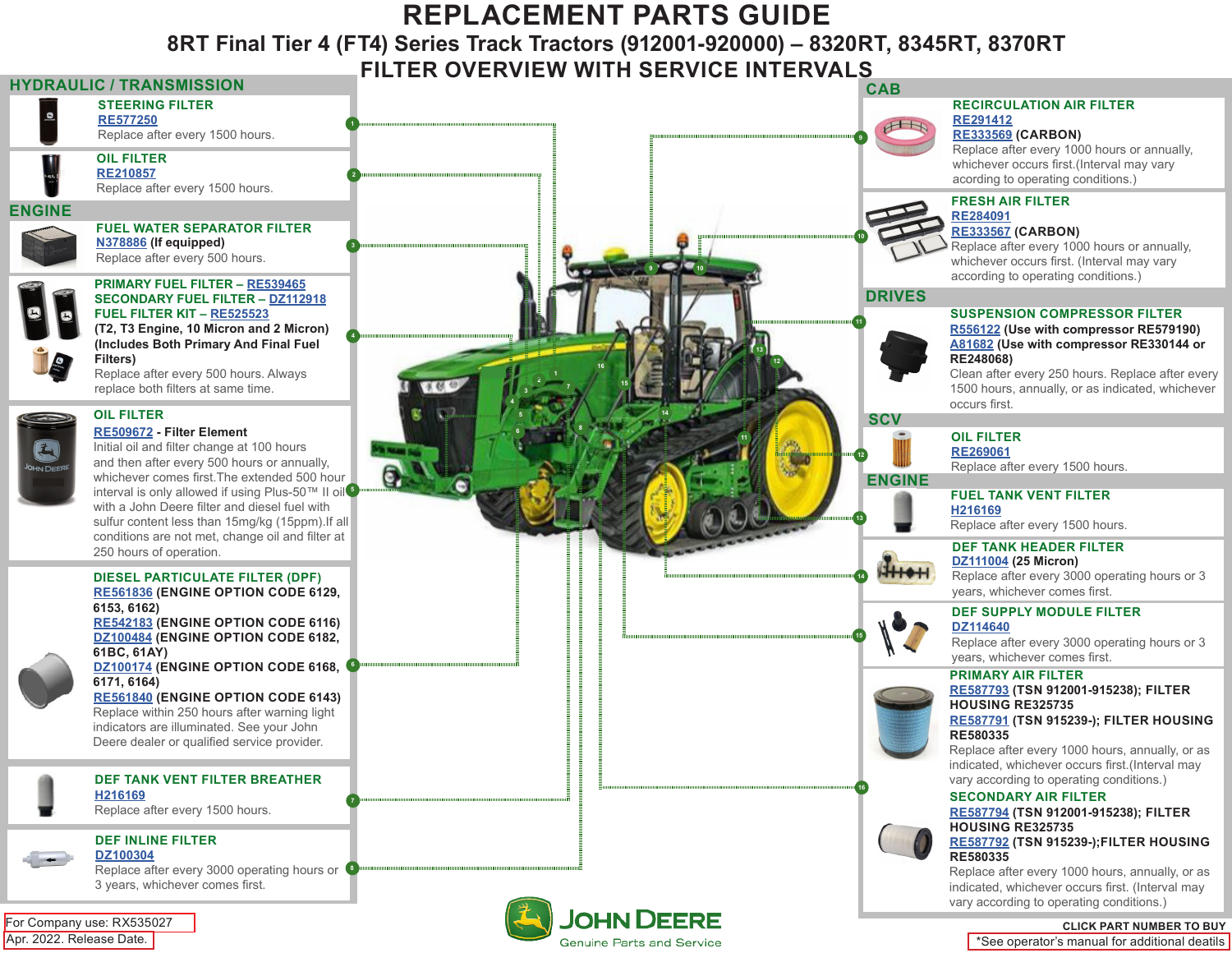# **CAPACITIES**

## **8RT Final Tier 4 (FT4) Series Track Tractors (912001-920000) – 8320RT, 8345RT, 8370RT**

#### **CAPACITIES (Approximate):**

| <b>Fuel Tank:</b>                                                           | Transmission/Hydraulics/Differential:<br>Hy-Gard™ |
|-----------------------------------------------------------------------------|---------------------------------------------------|
| <b>Diesel Exhaust Fluid (DEF) Tank:</b><br>John Deere™ Diesel Exhaust Fluid | Crankcase:<br>Plus-50™ II<br>.25 L (6.8 gal)      |
| <b>Cooling System:</b><br>Cool-Gard™ II                                     |                                                   |